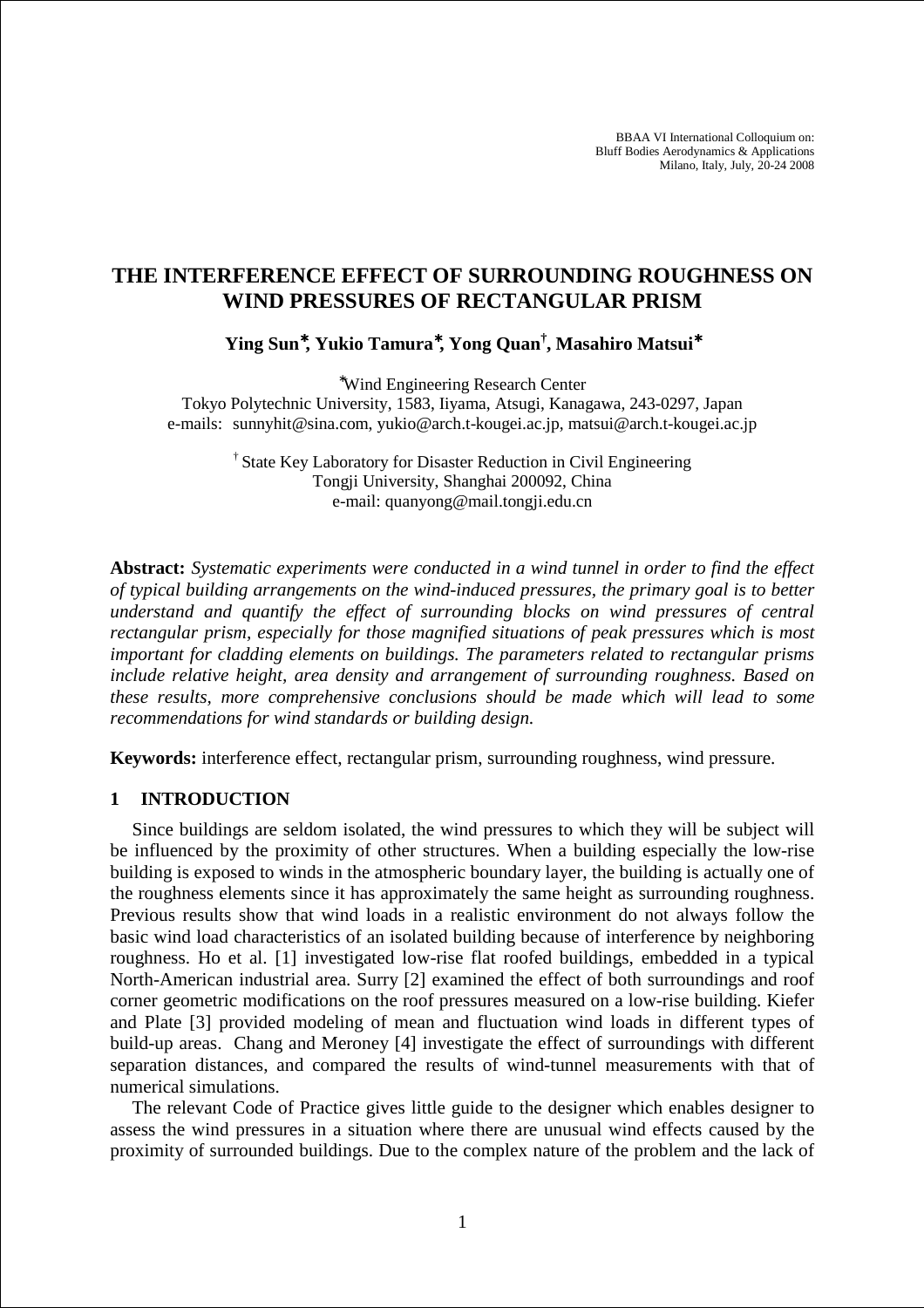reliable data or analytical procedures for predicting the effects of shielding, very little data are available to the designer by which he may take account of the departures from the figures for wind loads given for single buildings in the relevant Code of Practice. Most of the Codes resource the decision of wind loading for buildings in groups to wind tunnel tests, such as AIJ2004[5] and ASCE/SEI 7-05[6]. A detailed and comprehensive study on interference effects of grouped low-rise buildings was carried out by Holmes and Best [7]. Their results, with those of Hussain and Lee<sup>[8]</sup>, were incorporated in The Australian Standard for Minimum Design Loads on Structures[9] in terms of a shielding multiplier (between 0.7 and 1.0), depending upon the spacing, dimensions and the number of upstream buildings) for the derivation of the gust wind speeds. However, cases involving a few upstream buildings, where wind speeds might actually be increased drastically have yet to receive the attention they deserve by the codes, mainly because of the lack of adequate data on which to base codal guidelines and recommendations. For the flow mechanism of the shelter effect of surrounding buildings, many researchers gave their understandings, Chang and Meroney [4] studied the effect of surroundings with different separation distances on surface pressures on low-rise buildings. They pointed out that the shielding effects depended on the ratio of spacing distance to building Height and the number of upstream buildings. The flow in the street canyons can be classified as skimming flow, wake interference flow, or isolated roughness flow depending on the value of this ratio, which was also proposed by Hussain and Lee [8] but with different spacing ratio range.

Compared to those on a smaller group limited to two or three buildings which aimed to give an insight into physical principles, there have been very few studies on a large group of buildings probably due to the difficulties caused by the many parameters involved such as surrounding building size, shape, arrangement pattern and spacing density etc. A majority of studies in this area have been done to investigate wind pressure characteristics from the point of view of natural ventilation [10]. The study of interference effects on a large group of buildings indeed was a daunting task, given the complexity of building arrangements and the complex nature of wind: nevertheless, the findings contributed to our knowledge and understanding of the interference mechanism due to the grouping effects of buildings. Furthermore, gradually this topic forms a class of its own based on some common characteristics. All studies highlight the fact that increasing the number of surrounding obstructions generally reduces the wind loads on a building because increasing the number of nearby structures of significant size would result in less severe wind downstream, leading to net shielding effect. Sheltering effect offers protection on inner buildings in the row at all wind angles. However, it should be noted that such kind of sheltering effects not exist in all cases, the probable magnify effect of extreme wind pressure on the building surfaces will be the focus of this paper.

The results presented here are those of a project undertaken to investigate the interference effects of different groups of surrounded buildings on the wind pressures of central building. Systematic experiments were conducted in a wind tunnel in order to find the effect of typical surrounding building arrangements on the wind-induced pressures, the primary goal is to better understand and quantify the effect of surrounding buildings on wind pressures of rectangular prism. The parameters related include relative height of target prism and surrounding roughness, area density and arrangement of surrounding roughness. The portion of the study reported here focuses on changes in the cladding pressures, that is, on changes of extreme wind pressures. Based on these results, more comprehensive conclusions should be made which will lead to some recommendations for wind standards or building design.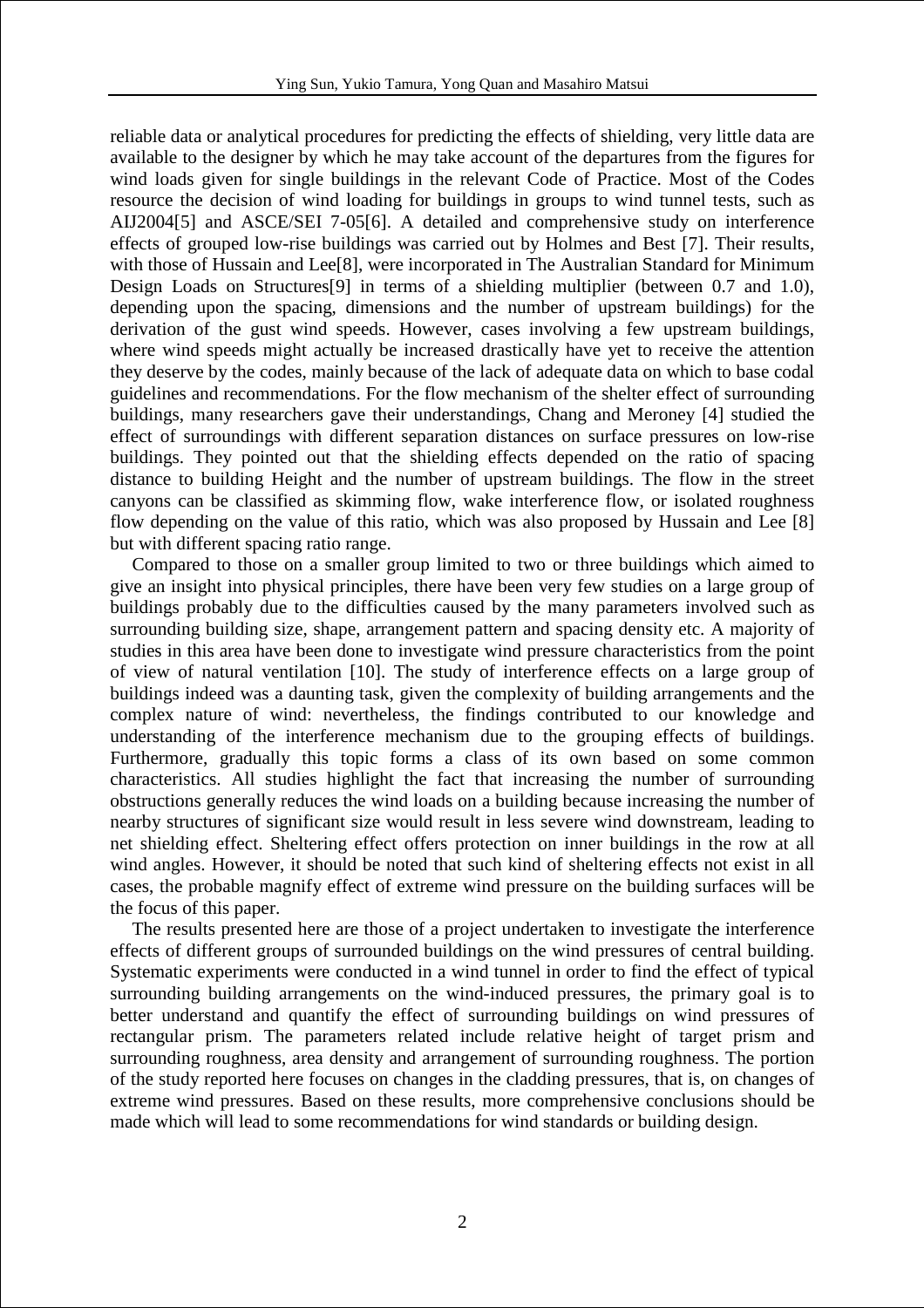# **2** WIND TUNNEL TEST

Pressure measurement wind tunnel tests on low-rise buildings were executed in the Boundary Layer Wind Tunnel, in the Tokyo Polytechnic University, Japan. The length scale was set at  $1/100$  the velocity scale was assumed at  $1/3$ . The suburban terrain corresponding to terrain category III in AIJ (2004) was chosen as the tested wind field. The wind velocity profile and turbulence intensity profile of the simulated wind field measured in the center of turnable without models are shown in Fig. (1) which is the preformed boundary layer condition for the following studies.



Figure 1: The 1/100 simulated suburban wind field

There are two kinds of models for each type of models. One is the sensor model for the measurement of wind pressure, and the other is the dummy model to make the alignments of the models. The former is made of acrylic plastic, and the latter is wooden model. Only one model of the former is used in each layout.

The rectangular prism models for test have same plan size of 24cm length and 16cm width, and three model heights (*H*), 6cm, 12cm and 18cm. In wind tunnel, a large number of 'dummy' models of similar dimensions were constructed to represent surrounding buildings, and area density *CA* was defined as,

$$
C_A = \frac{\text{area occupied by buildings}}{\text{area of site}} = \frac{bd}{BD} \tag{1}
$$

where, b and d are the breadth and depth of the center building. B and D are the average distances between corresponding points on adjacent buildings in two coordinate directions, as shown in Fig. (2). The target model is set at the center of a turnable of 200cm, surrounded models are arranged in 3 kinds of orders (i.e. regular, staggered, random), as shown in Fig. (3), with 8 different area density *C<sup>A</sup>* (0.1, 0.15, 0.20, 0.25, 0.30, 0.40, 0.50 0.60), and the heights of surrounding models  $(H_s)$  are also varied in 6, 12, 18cm. Each of the experimental models is set on the turntable in isolation settings, that is, without surrounding models  $(C_{A=} 0.0)$ , which are called isolation test cases.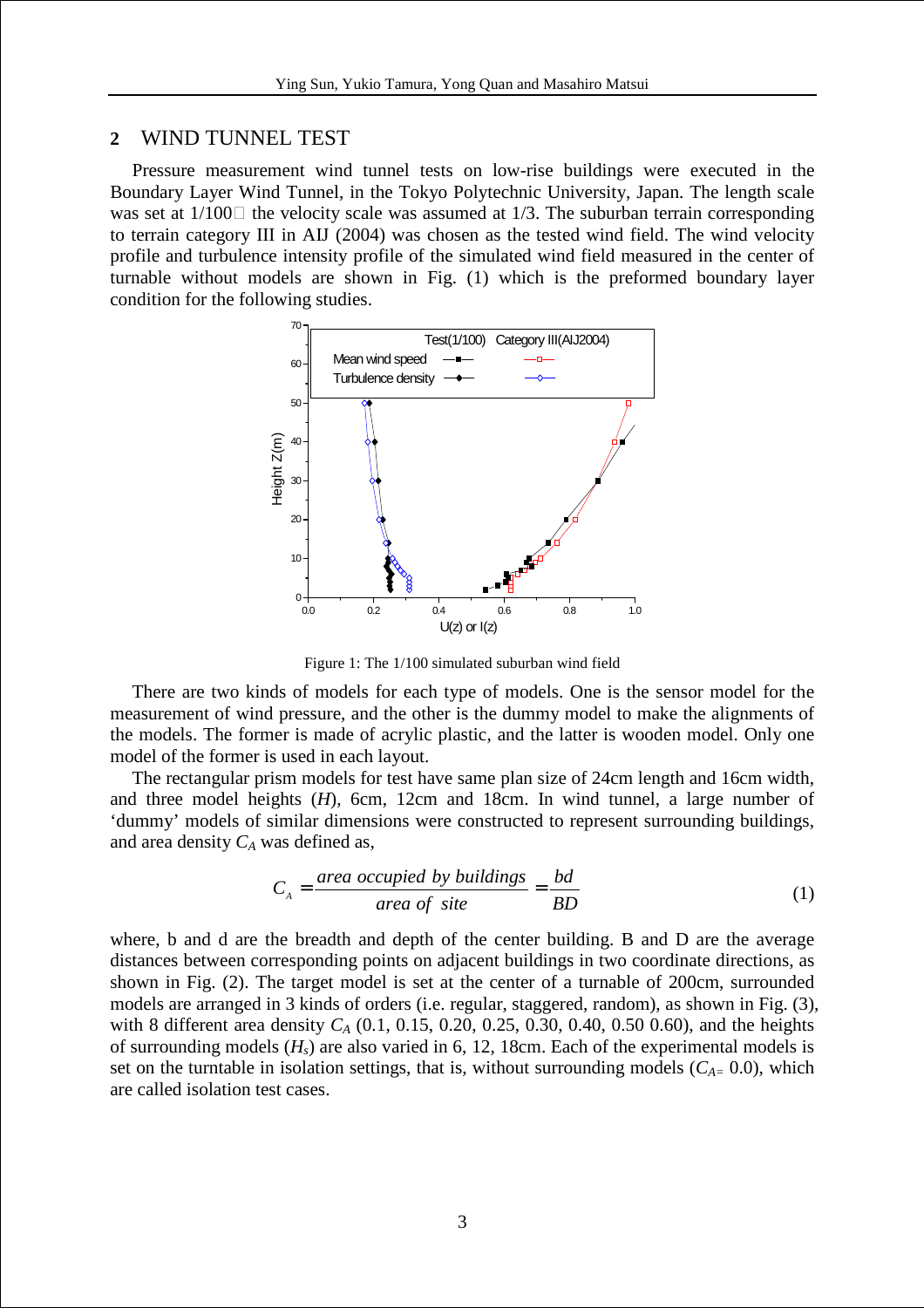

Figure 3: Arrangement Order of surrounding buildings  $(C_A=0.25)$ 

In this test, the sampling frequency was 781.25Hz and the sampling period was 18 seconds for each sample, corresponding to 23.4Hz and 10 minutes in full scale. The test data were then low-pass filtered at 300Hz. Each test case was sampled 10 times and the statistical values of the wind pressure coefficients shown in this paper are the average of the statistical value of these ten samples. The transfer function of the tube system was identified according to sinusoidal signals input and its corresponding output. The effect of the tube system was eliminated by dividing the transfer function from the power spectra of the measured raw test series.

The wind pressure coefficients were expressed in the form of a non-dimensional pressure coefficient, defined as follows:

$$
C_{p\_ori}(i,t) = p(i,t) / p_H
$$
 (1)

where  $C_{p\_ori}(i,t)$  is original wind pressure coefficients at measured tap *i* at time *t*;  $p(i,t)$  is measured wind pressure at tap *i* at time  $t$ ;  $p<sub>H</sub>$  is the reference wind pressure of the approaching wind velocity at the average roof height,  $0.5\rho V_H^2$ ,  $V_H$  corresponds to the mean wind speed in preformed boundary layer at the reference height (average height of the roofs). For the present test program, the reference velocity remained essentially constant so that the load changes were directly related to the changes in *Cp*.

In order to make the wind pressure coefficients correspond to some duration, the time series of wind pressure coefficients were moving averaged as: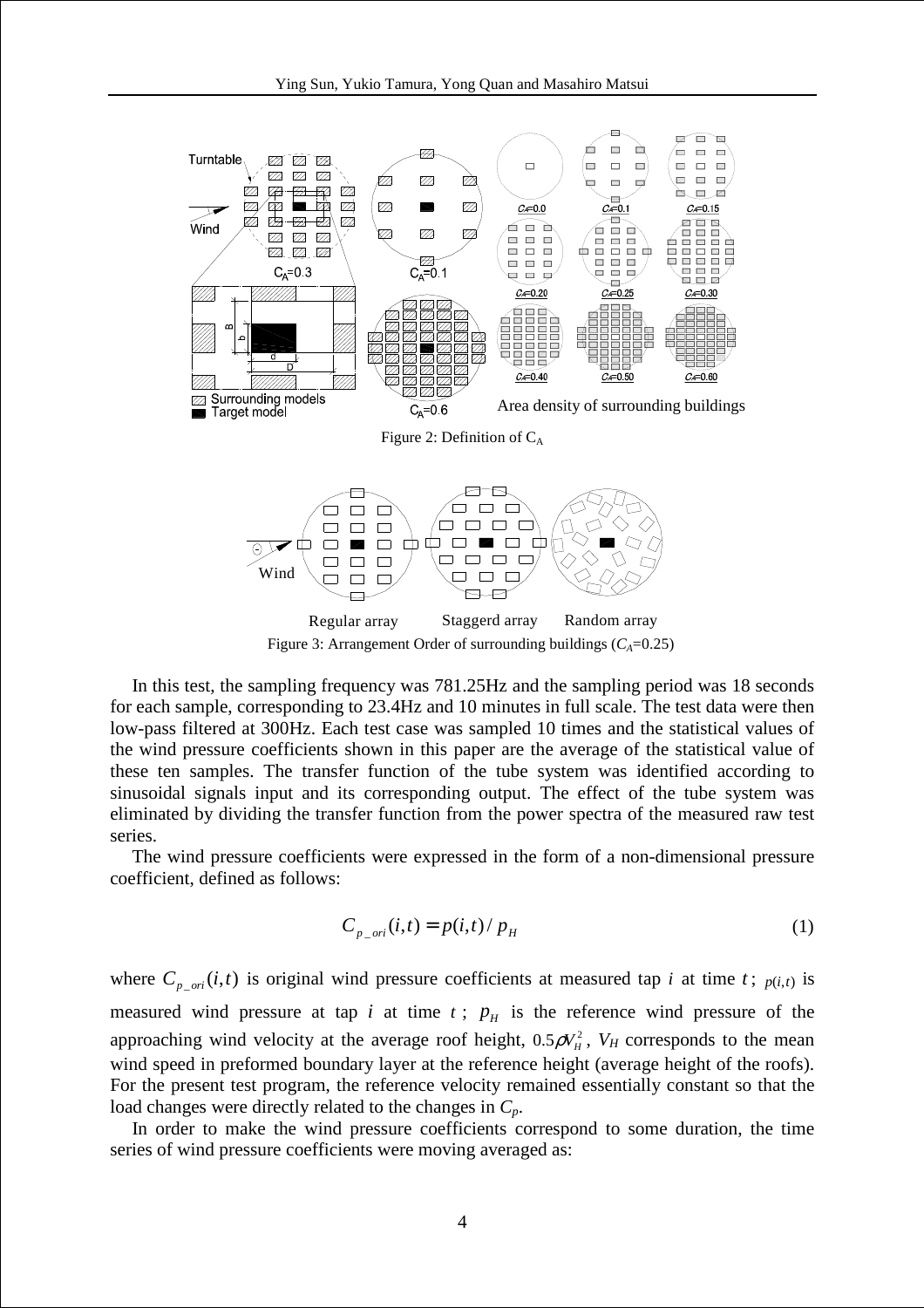$$
C_p(i,t) = \overline{C_{p\_ori}(i, t - \Delta t / 2 \sim t + \Delta t / 2)}
$$
 (2)

where ∆*t* is the duration of the wind pressure coefficients. In this paper, the time series data were moving averaged every 0.0064s, corresponding to 0.2s in full scale. The extreme values were calculated by the Cook & Mayne method, where the extreme distribution of wind pressure coefficients was assumed as a Fisher-Tippett Type 1 (FT1) distribution, the mode and dispersion of the Fisher-Tippett Type 1 are calculated by the Best Linear Unbiased Estimators (BLUE).

The test results of the isolation test cases are referred to as the standard values. In order to quantify the effect of surrounding buildings to the wind pressures of target building, the interference factor, *C<sup>I</sup>* , which represents the change of statistical pressure coefficients caused, is expressed as:

$$
C_{I} = C_{p,sur} / C_{p,iso}
$$
 (3)

where,  $C_{p,sur}$  and  $C_{p,iso}$  are the local extreme pressure coefficients over all wind directions measured under the experimental model surrounded by neighboring blocks and under the isolated test case, respectively. Furthermore, the maximum values of  $C_I$  over area for building surface zones defined by AIJ2004 shown in Fig. (4) are calculated as well, among which the surface Roof, Wall-1 and Wall-2 is denoted for the positive extreme cases.



Figure 4: Surface zone definition

### **3 RESULTS AND DISCUSSION**

#### **3.1 The effect of area density of surrounding blocks**

High suction pressures over the prism surface are significantly reduced for a rectangular prism surrounded by other blocks compared to the isolated case in the same approach flow, in terms of the peak, mean or root mean square (RMS)  $C_p$  shown in Fig. (5) for detailed  $C_p$ comparisons on a single bluff-body block and all surrounding cases depending on the different *CA*, where 0.0 means isolated case. All four statistical interpretations of pressure variation are significantly reduced by the presence of surrounding roughness.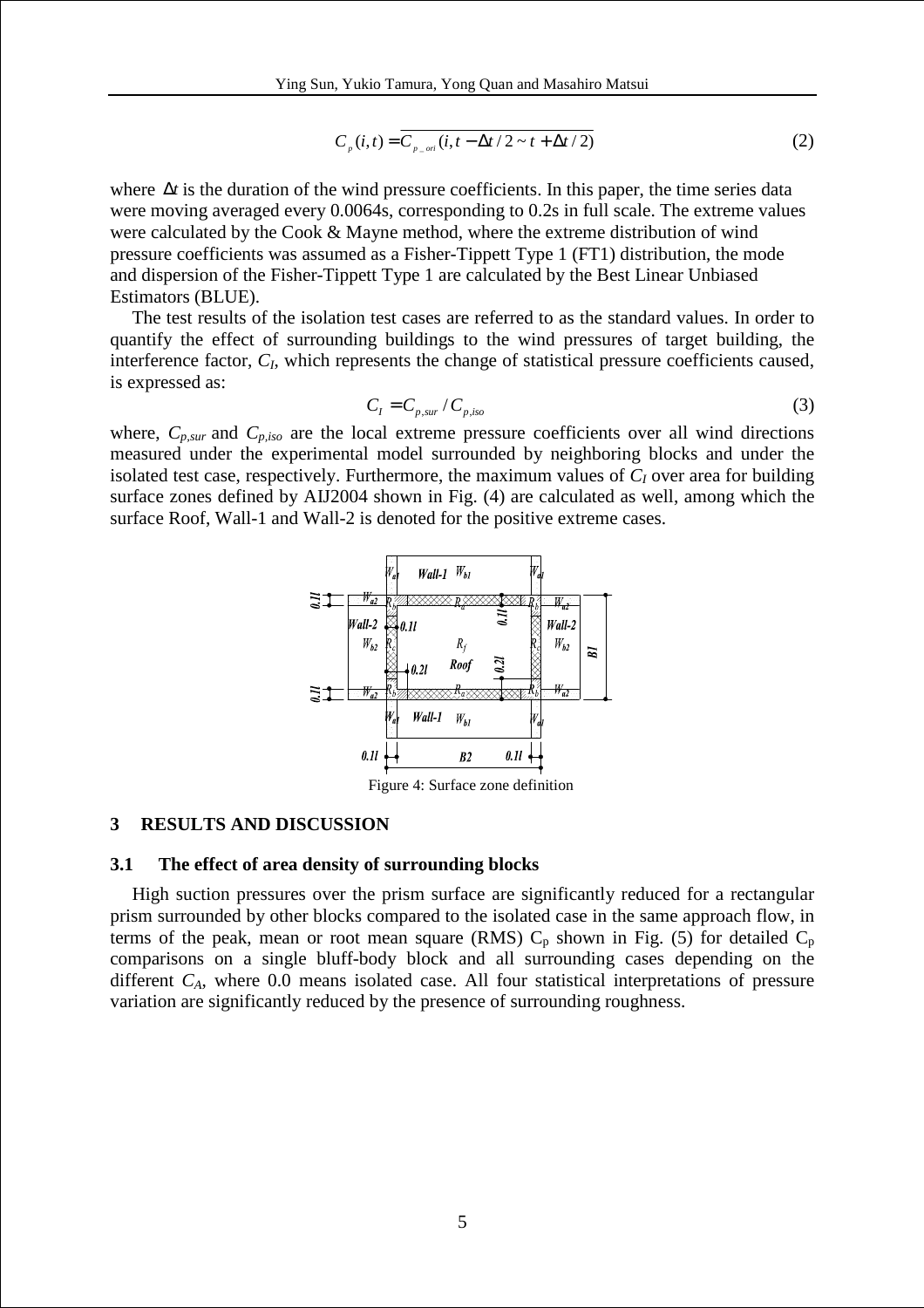

Figure 5: Pressure coefficients (peak, mean and RMS) on the centerline of building under different *CA* at the azimuth of 0,  $H=12$ cm,  $H<sub>S</sub>=12$ cm, in regular arrange order

With the decrease of area density, the separation distance between the group increases, the vortices from upstream body can get enough time and space to become well organized before they hit the downstream block, thus the dynamic wind pressures increase as shown from the Fig. (5). On the contrary, for high area density situation, the separation distance becomes smaller, the downstream block interferes with the vortex shedding and disrupts its frequency, thus the vortex shedding mechanism doesn't work and results in small dynamic wind pressures. It should be worthy to note that the fluctuating wind pressure of leeward surface may altered by the wake induced by the downstream block in case of a close proximity, thus resulting in high dynamic wind pressures on it, for example the case of area density of 0.4 for leeward wall in Fig.5. Compare with the isolated case, the extreme wind pressures will be magnified, especially for the positive extreme wind pressures as shown in Fig. (6) for areas along edges of top surface. For negative extreme wind pressures, shielding effect is obvious in all cases.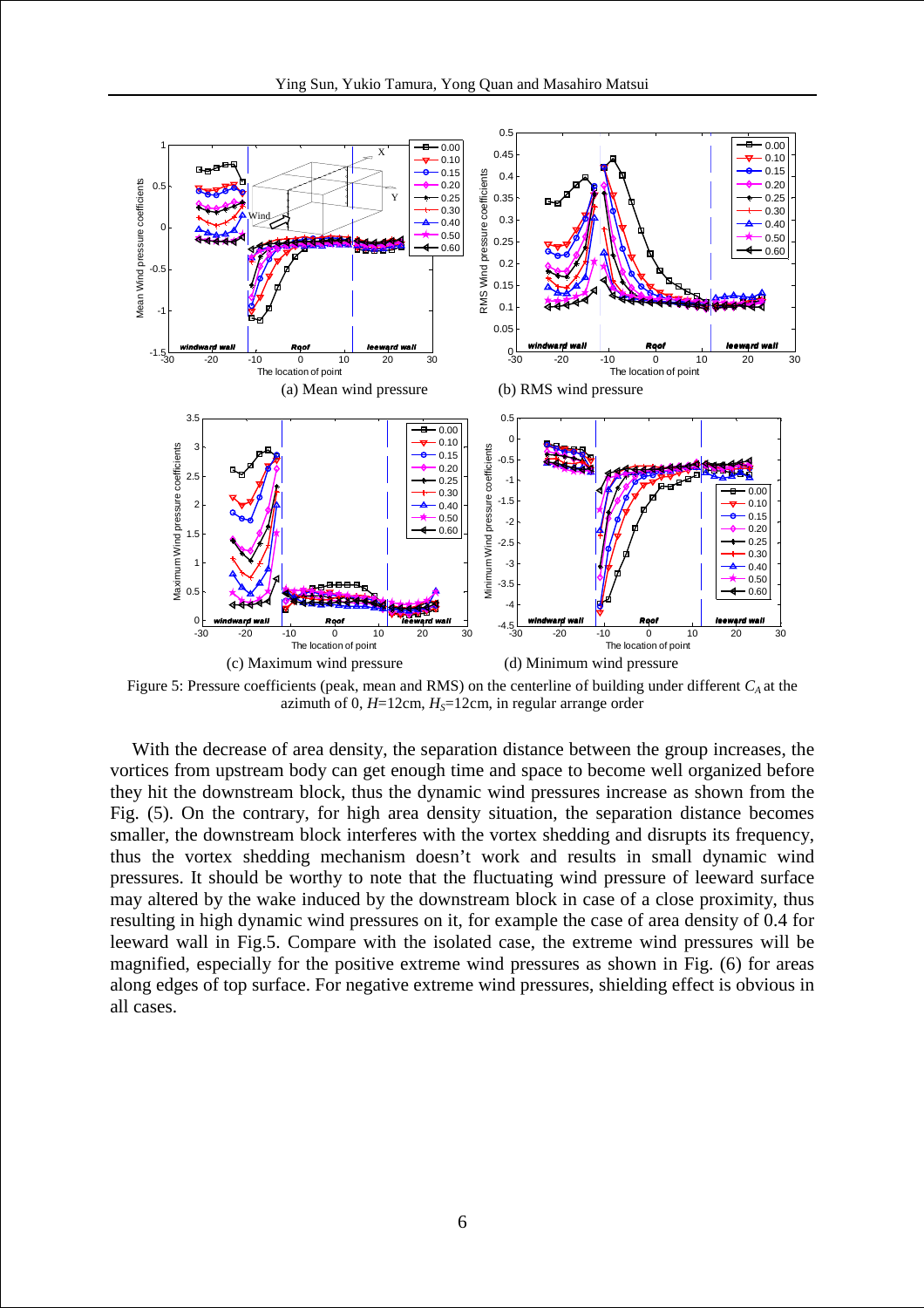

Figure 6: Contour of interference factor for positive peak wind pressures under different *C<sup>A</sup>* (*H*=12cm, *HS*=12cm, in regular arrange order)



Figure 7: Contour of interference factor for negative peak wind pressures under different *C<sup>A</sup>*  $(H=12cm, H<sub>S</sub>=12cm, in regular arrange order)$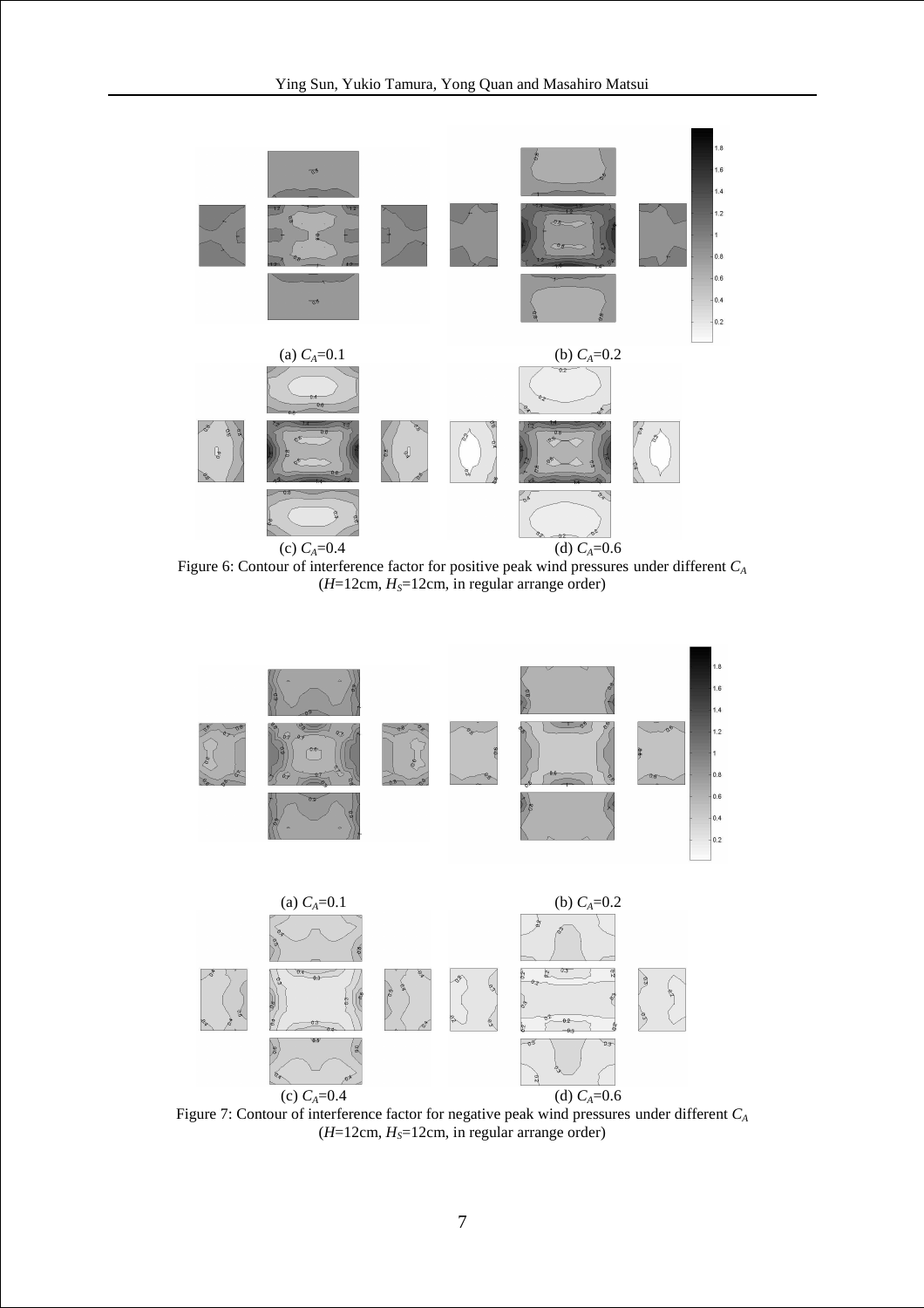As the density of surrounding blocks increases, the zoned peak negative wind pressure coefficients on most of the zones decreases, especially for the average peak negative wind pressure coefficients in regular order, as shown in Fig.(8). At the case of relative height ratio of  $H_S/H=1$ , with the increase of area density, the interference factors  $C_I$  of peak positive wind pressure coefficients of roof are all bigger than 1.0, the magnified value increases gradually until 60% with the increase of the density of surrounding buildings in sparse density cases (*C<sup>A</sup>*  $\langle 0.2 \rangle$ , and then turn to stable of 50% for dense arrangement. For negative extreme wind pressure, there are significant decrease with the increase of *CA* and only in sparse density cases  $(C_A < 0.2)$  the negative extreme wind pressures in the corner of wall surface are bigger than isolated case.



Figure 8: Interference factors for peak wind pressures under different area density cases,  $H=12$ cm,  $H<sub>S</sub>=12$ cm

#### **3.2 The effect of relative height ratio of surrounding buildings to target building**

Depending on the relative height ratio (the ratio of height of surrounding buildings to that of target building,  $H_s/H$ ), there is significant increase of peak positive wind pressure coefficients with the relative ratio on roof areas in regular order, as shown in Fig.(9), and the biggest value for interference factor  $C_I$  can reach over 2 times of that of isolated case when the surrounding building is higher than that of the central prism  $(H_S/H>1.0)$  which definitely should be paid attention to. For the wall surfaces, the magnified effect is not significant but also can't be neglected totally. It should be noted that the peak negative wind pressure coefficients under lower relative height ratio  $(H<sub>S</sub>/H<1.0)$  are usually higher than that of bigger relative height ratios  $(H<sub>S</sub>/H>1.0)$  for most zones.



Figure 9: Interference factors for peak wind pressures with different relative height ratio,  $C_A = 0.1, 0.3, 0.6$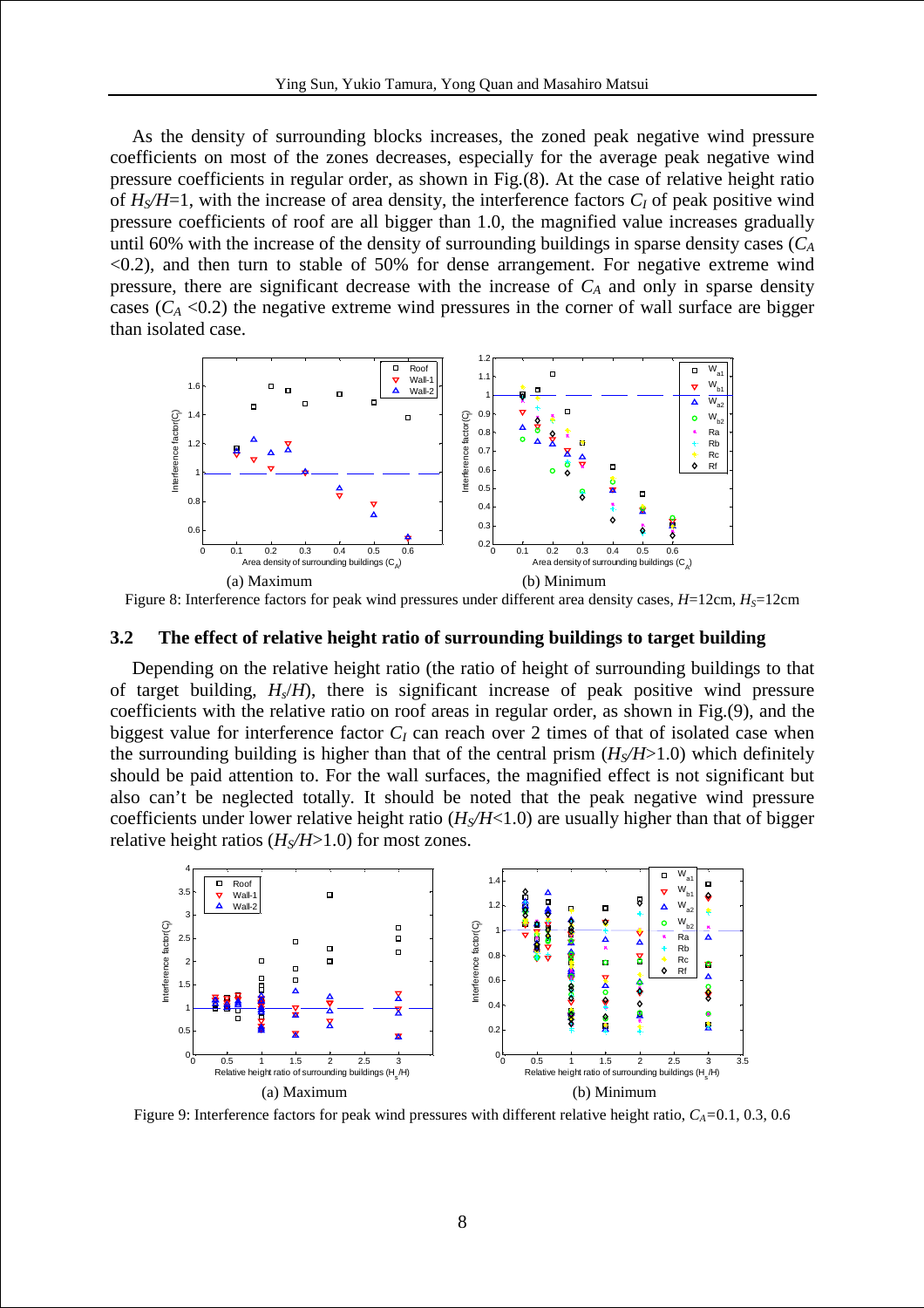### **3.3 The effect of arrange order of surrounding buildings**

In particular, the present study would like to detail the relationship between arrangement (e.g. regular, staggered, or random) and the level of interference which results. However, as shown in Fig. (10) due to the scatter of the results, it would be difficult to lead to some clear conclusions, which also indicate that the effect of area density and relation height ratio are much sensitive than the effect of arrangement of surrounding buildings, therefore the different arrange orders become secondary in comparison.



Figure 10: Interference factors for peak wind pressures under different arrangement order,  $H/H<sub>S</sub> = 1$ ,  $C<sub>A</sub> = 0.3$ 

# **4 CONCLUSIONS**

Shelter effects produced by the surrounding buildings on the central rectangular prism were found to be significant, such that flow patterns are displaced and mean and peak induced loads are significantly different from the isolated building base case. It is expected that shielding effects depend on the area density  $(C_A)$  and the relative height ratio  $(H_s/H)$ . The suction on the building surfaces can be significantly reduced by the presence of surrounding buildings and will be obviously decrease with the increase of  $C_A$ , but the positive peak wind pressure will increase in some cases. The environment with similar-sized buildings can lower the ambient pressure for a region below the general building height. Compared to a single building case, surrounding roughness arrangements can even increase the magnitude values of peak Cp's over 100%.

## **ACKNOWLEDGEMENTS**

The contribution of Dr. Shuyang Cao and Dr. Akihito Yoshida in coordinating and maintaining the experimental facilities and instrumentation in wind tunnel test is gratefully acknowledged.

#### **REFERENCES**

- [1] T. C. E. Ho, D. Surry and A. G. Davenport. *Variability of low building wind loads due to surroundings*. Journal of Wind Engineering and Industrial Aerodynamics, 38, Issues 2-3, 297-310, 1991.
- [2] D. Surry and J. X. Lin. *The effect of surroundings and roof corner geometric modifications on roof pressures on low-rise buildings*. Journal of Wind Engineering and Industrial Aerodynamics, 58, 113-138,1995